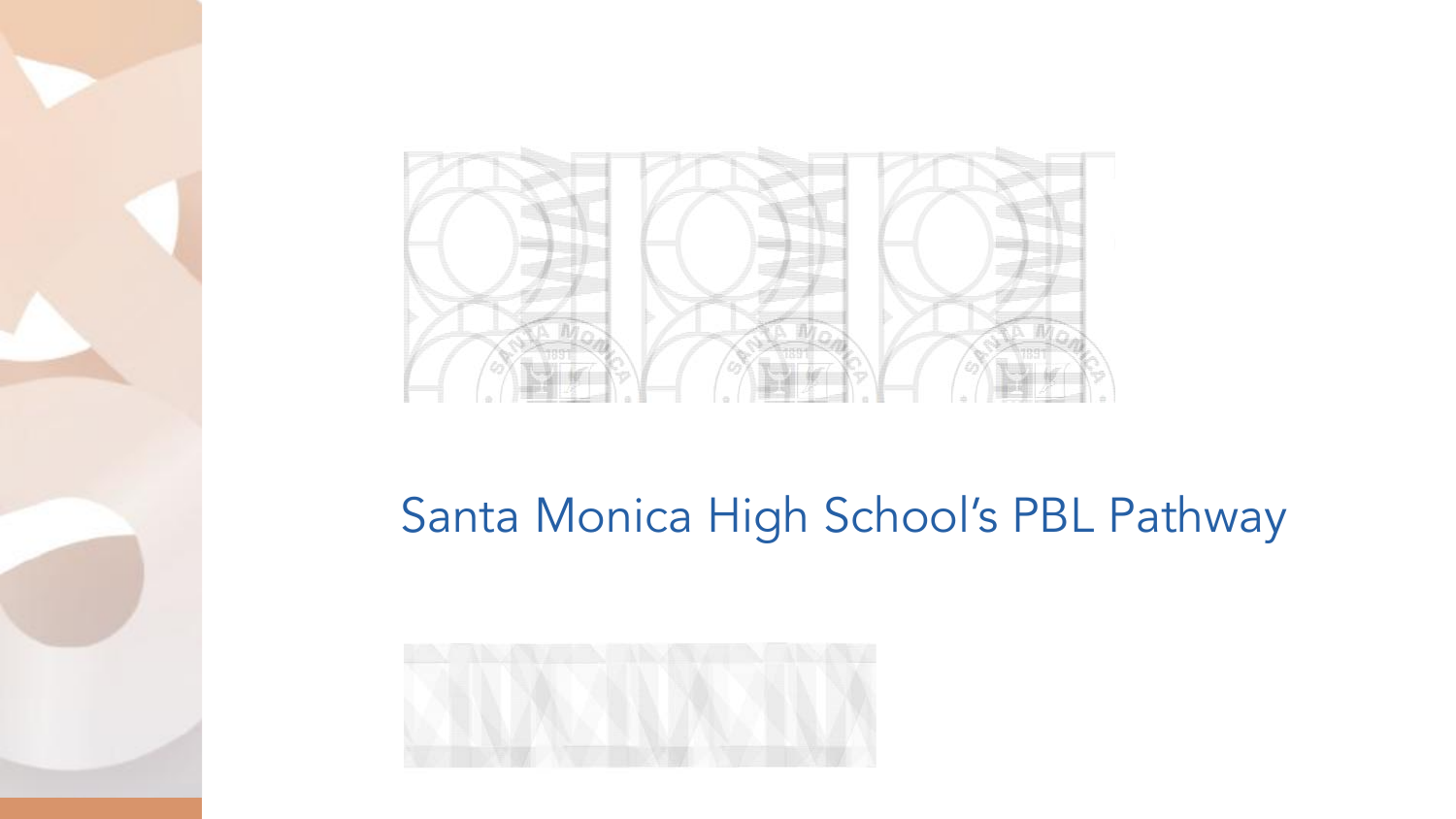

**Obama Campus Tour - Samohi's PBL Pathway**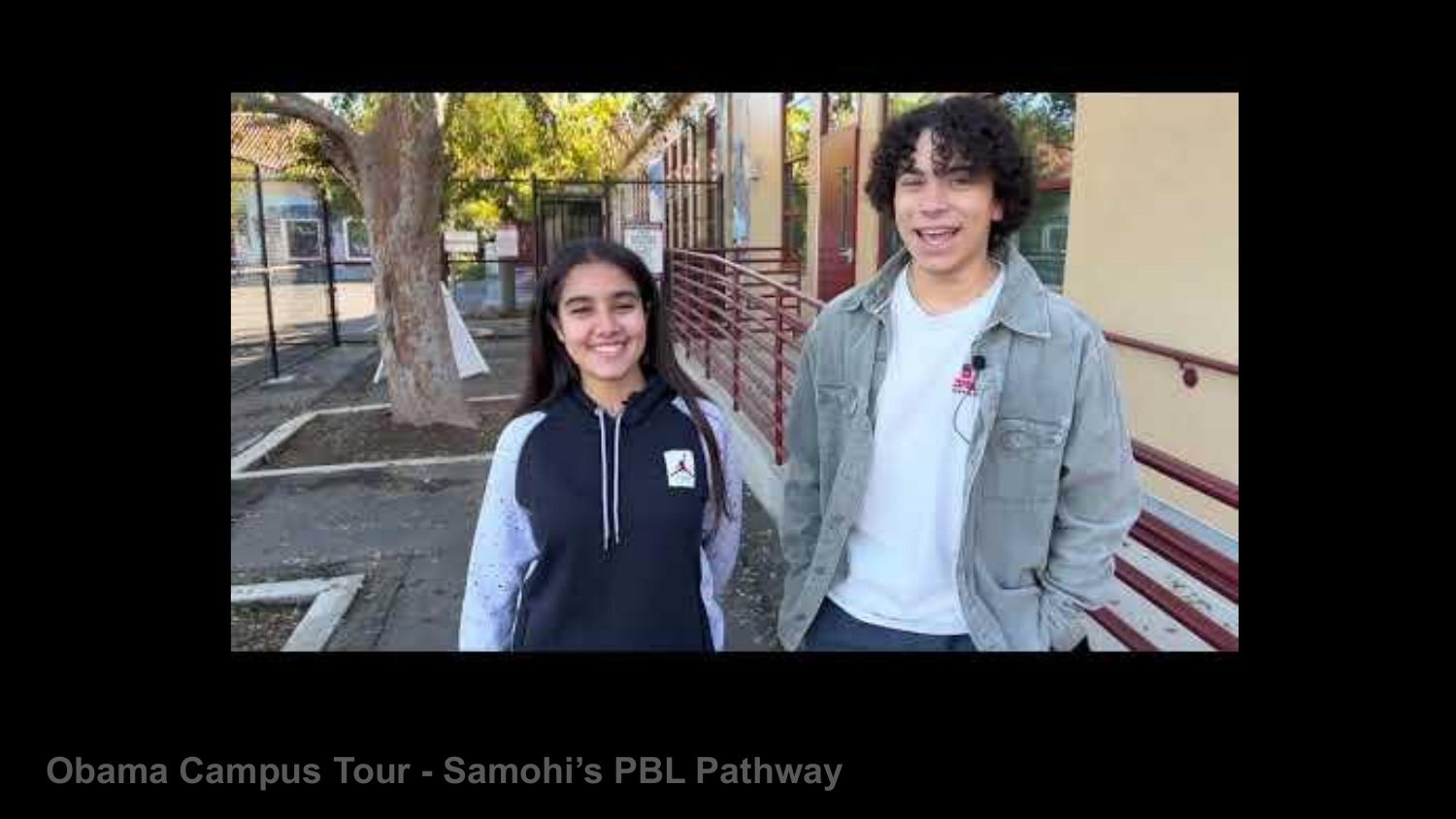| <b>MONDAY</b>                                                                       | <b>TUESDAY</b>                                                                      | <b>WEDNESDAY</b>                   | <b>THURSDAY</b>                                       | <b>FRIDAY</b>                                                                       |
|-------------------------------------------------------------------------------------|-------------------------------------------------------------------------------------|------------------------------------|-------------------------------------------------------|-------------------------------------------------------------------------------------|
| <b>SAMO Period A</b>                                                                | SAMO Period A                                                                       |                                    | SAMO Period A                                         | <b>SAMO Period A</b>                                                                |
| $7:20-8:23$ a.m.                                                                    | $7:20-8:23$ a.m.                                                                    |                                    | 7:20-8:23 a.m.                                        | $7:20-8:23$ a.m.                                                                    |
| <b>ADVISORY/LTI</b>                                                                 | <b>ADVISORY/LTI</b>                                                                 |                                    | PBI <sub>1</sub>                                      | <b>ADVISORY/LTI</b>                                                                 |
| $8:30-9:08$ a.m.                                                                    | $8:30-9:08$ a.m.                                                                    |                                    | $8:30-10:20$ a.m.                                     | $8:30-9:08$ a.m.                                                                    |
| PBI <sub>1</sub>                                                                    | PBI <sub>2</sub>                                                                    | <b>ADVISORY/LTI</b>                | PBL <sub>3</sub>                                      | PBI <sub>2</sub>                                                                    |
| $9:10-10:55$ a.m.                                                                   | $9:10-10:55$ a.m.                                                                   | 8:55-12:45 p.m.                    | $10:25-12:15$ a.m.                                    | $9:10-10:55$ a.m.                                                                   |
| PBL <sub>3</sub><br>11:00-12:45 p.m.                                                | PBI <sub>4</sub><br>11:00-12:45 p.m.                                                |                                    |                                                       | PBL <sub>4</sub><br>11:00-12:45 p.m.                                                |
| LUNCH @ OBAMA<br>12:45-1:05 p.m.<br>*9th grade supervised walks<br>To SAMOHI @ 1:05 | LUNCH @ OBAMA<br>12:45-1:05 p.m.<br>*9th grade supervised walks<br>To SAMOHI @ 1:05 | LUNCH @ SAMOHI<br>$1:03-1:38$ p.m. | LUNCH @ SAMOHI<br>9th & 10th grade<br>12:39-1:14 p.m. | LUNCH @ OBAMA<br>12:45-1:05 p.m.<br>*9th grade supervised walks<br>To SAMOHI @ 1:05 |
| <b>SAMO Period 5</b>                                                                | <b>SAMO Period 5</b>                                                                | *9th grade walks                   | *9th grade supervised walks                           | <b>SAMO Period 5</b>                                                                |
| $1:31-2:27$ p.m.                                                                    | $1:31-2:27$ p.m.                                                                    | To SAMOHI @ 12:50                  | To SAMOHI @ 12:20                                     | 1:31-2:27 p.m.                                                                      |
| <b>SAMO Period 6</b>                                                                | <b>SAMO Period 6</b>                                                                | <b>SAMO Period 6</b>               | <b>SAMO Period 5</b>                                  | SAMO Period 6                                                                       |
| 2:35-3:31 p.m.                                                                      | 2:35-3:31 p.m.                                                                      | 2:35-3:31 p.m.                     | 1:23-2:52 p.m.                                        | 2:35-3:31 p.m.                                                                      |

**COLOR**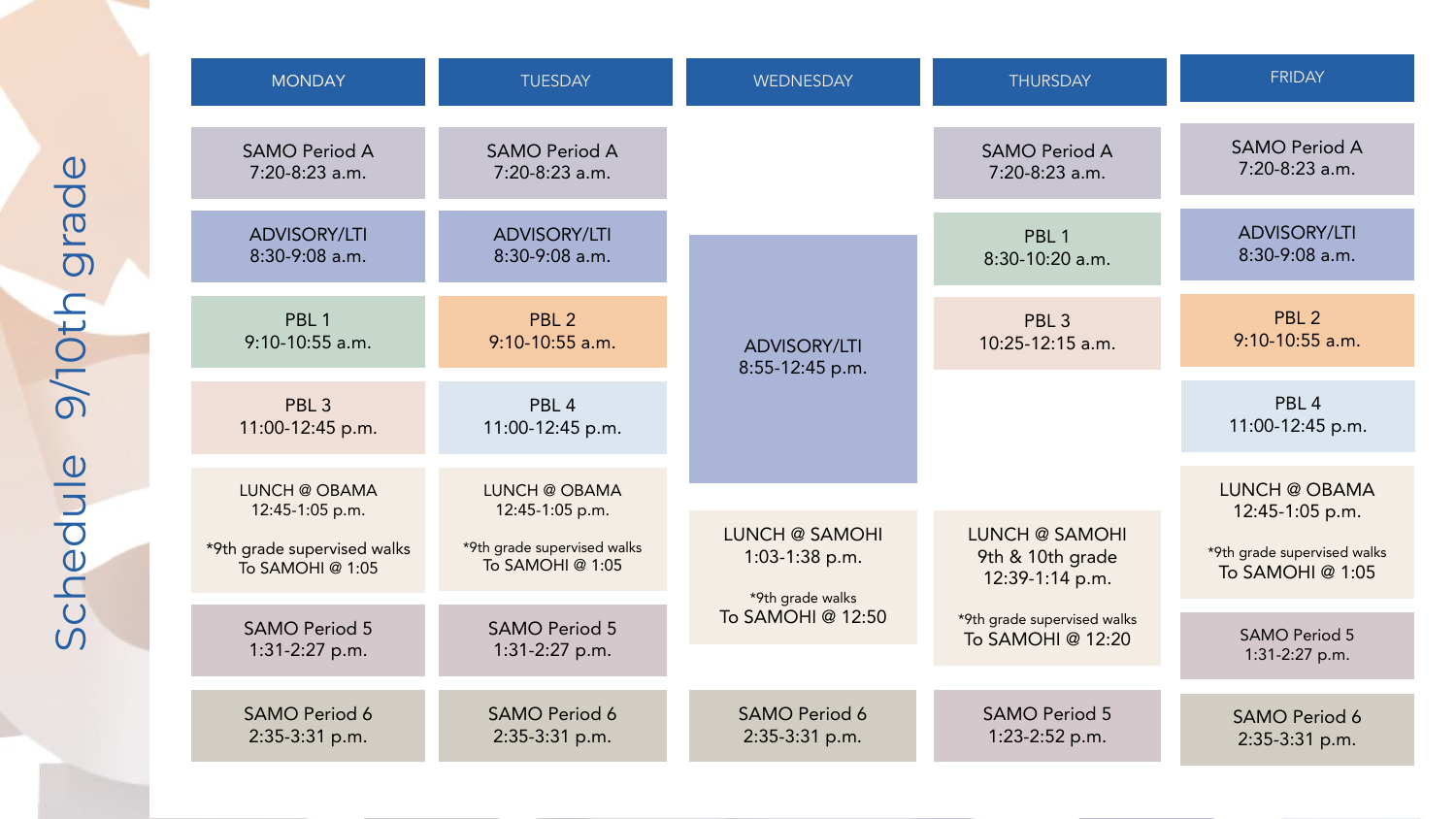| <b>MONDAY</b>                                              | <b>TUESDAY</b>                                             | WEDNESDAY                                           | <b>THURSDAY</b>                           |                               | <b>FRIDAY</b>                                              |
|------------------------------------------------------------|------------------------------------------------------------|-----------------------------------------------------|-------------------------------------------|-------------------------------|------------------------------------------------------------|
| SAMO Period A                                              | SAMO Period A                                              |                                                     | SAMO Period A                             |                               | SAMO Period A                                              |
| 7:20-8:23 a.m.                                             | 7:20-8:23 a.m.                                             |                                                     | 7:20-8:23 a.m.                            |                               | $7:20-8:23$ a.m.                                           |
| <b>SAMO Period 1</b>                                       | <b>SAMO Period 1</b>                                       | <b>SAMO Period 2</b>                                | <b>SAMO Period 1</b>                      |                               | <b>SAMO Period 1</b>                                       |
| 8:30-9:25 a.m.                                             | $8:30-9:25$ a.m.                                           |                                                     | $8:30-9:25$ a.m.                          |                               | $8:30-9:25$ a.m.                                           |
| <b>SAMO Period 2</b><br>With homeroom<br>$9:34-10:38$ a.m. | <b>SAMO Period 2</b><br>With homeroom<br>$9:34-10:38$ a.m. | $8:55-10:24$ a.m.                                   |                                           |                               | <b>SAMO Period 2</b><br>With homeroom<br>$9:34-10:38$ a.m. |
| <b>WALK TO OBAMA</b>                                       | <b>WALK TO OBAMA</b>                                       | <b>WALK TO OBAMA</b>                                | <b>WALK TO OBAMA</b>                      |                               | <b>WALK TO OBAMA</b>                                       |
| 10:38-11:00 p.m.                                           | 10:38-11:00 p.m.                                           | 10:38-11:00 p.m.                                    | 10:38-11:00 p.m.                          |                               | 10:38-11:00 p.m.                                           |
| <b>PBI 3</b>                                               | PBI 4                                                      | <b>ADVISORY/LTI</b>                                 | PBI <sub>3</sub>                          |                               | PBL <sub>4</sub>                                           |
| 11:00-12:45 p.m.                                           | 11:00-12:45 p.m.                                           | 8:55-12:45 p.m.                                     | 10:25-12:15 p.m.                          |                               | 11:00-12:45 p.m.                                           |
| <b>IUNCH</b>                                               | <b>IUNCH</b>                                               | <b>IUNCH</b>                                        | <b>IUNCH</b>                              |                               | <b>IUNCH</b>                                               |
| 12:45-1:00 p.m.                                            | 12:45-1:00 p.m.                                            | 12:45-1:00 p.m.                                     | 12:45-1:00 p.m.                           |                               | 12:45-1:00 p.m.                                            |
| PBL <sub>5</sub><br>1:25-2:27 p.m.                         | PBL <sub>5</sub><br>1:25-2:27 p.m.                         | <b>ADVISORY/LTI</b><br>11th grade<br>1:25-3:16 p.m. | PBL <sub>5</sub><br>$12:55-$<br>1:55 p.m. | PBI 6<br>alternating<br>weeks | PBL <sub>5</sub><br>1:25-2:27 p.m.                         |
| Period 6                                                   | Period 6                                                   | <b>SAMO Period 6</b>                                | <b>ADVISORY/LTI</b>                       |                               | Period 6                                                   |
| 2:29-3:31 p.m.                                             | $2:29-3:31$ p.m.                                           | 1:47-3:16 p.m.                                      | 8:55-12:45 p.m.                           |                               | $2:29-3:31$ p.m.                                           |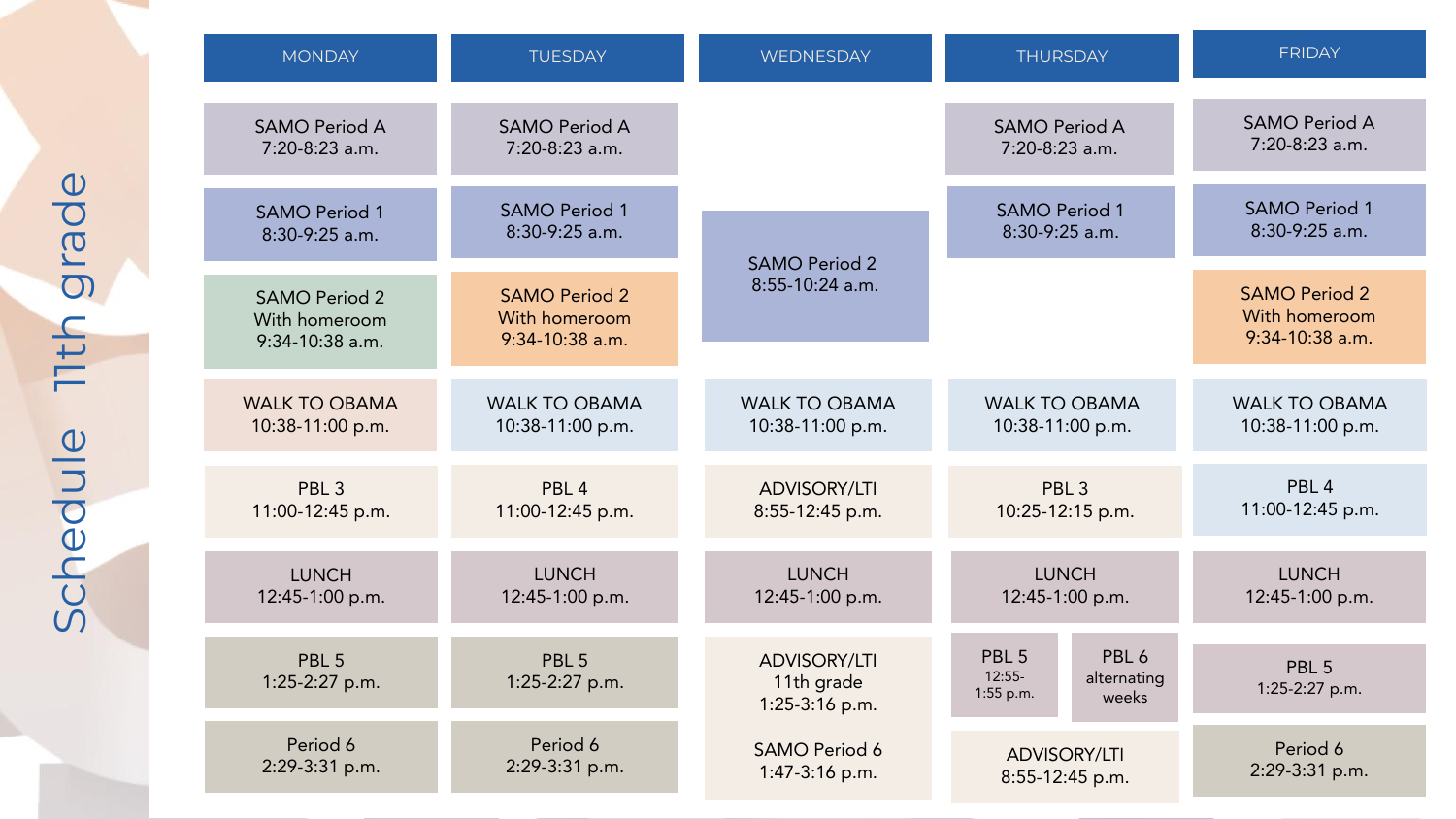

**Samohi PBL Pathway student - Asa**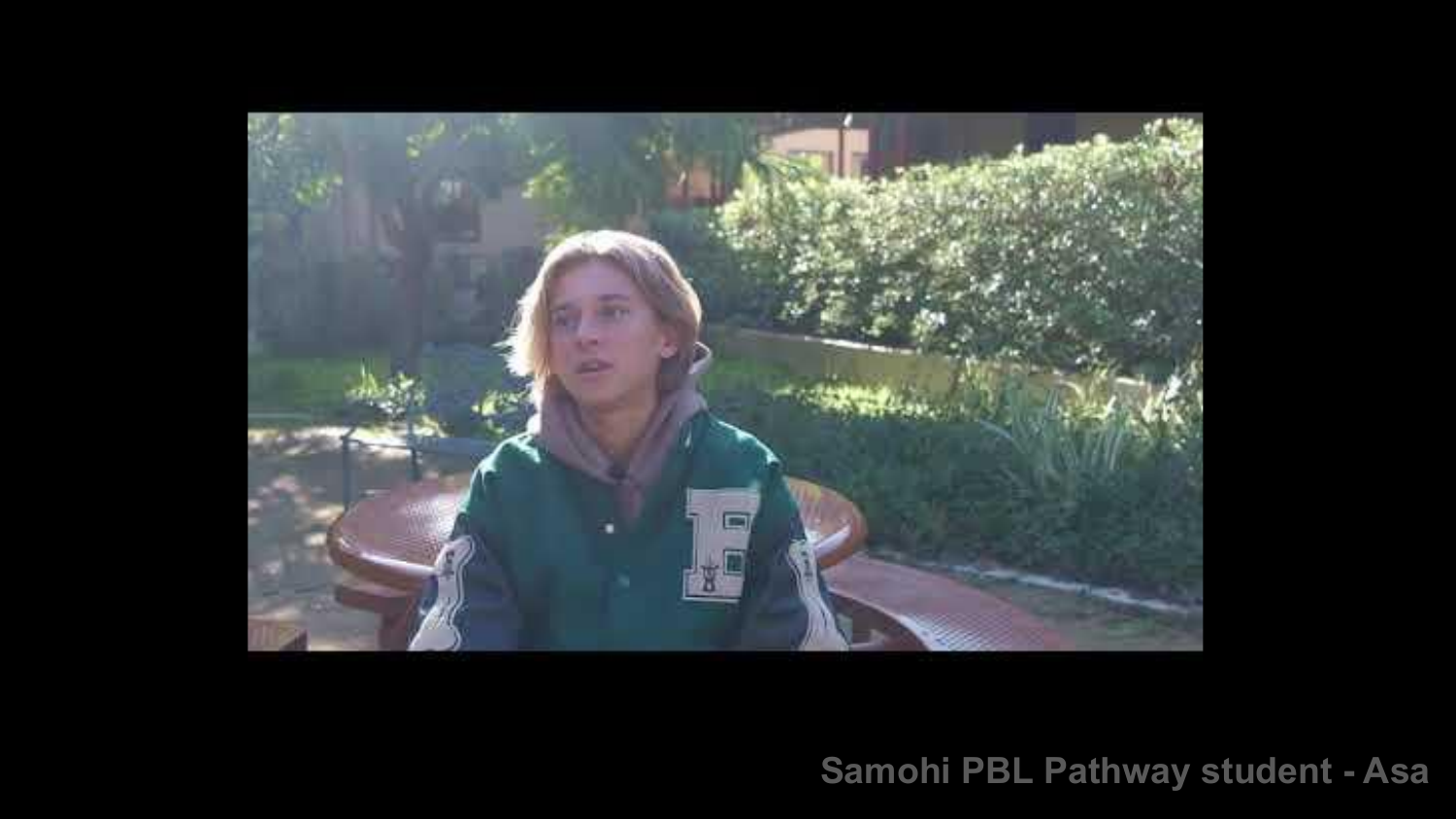

**Samohi PBL Pathway student - Jolie**